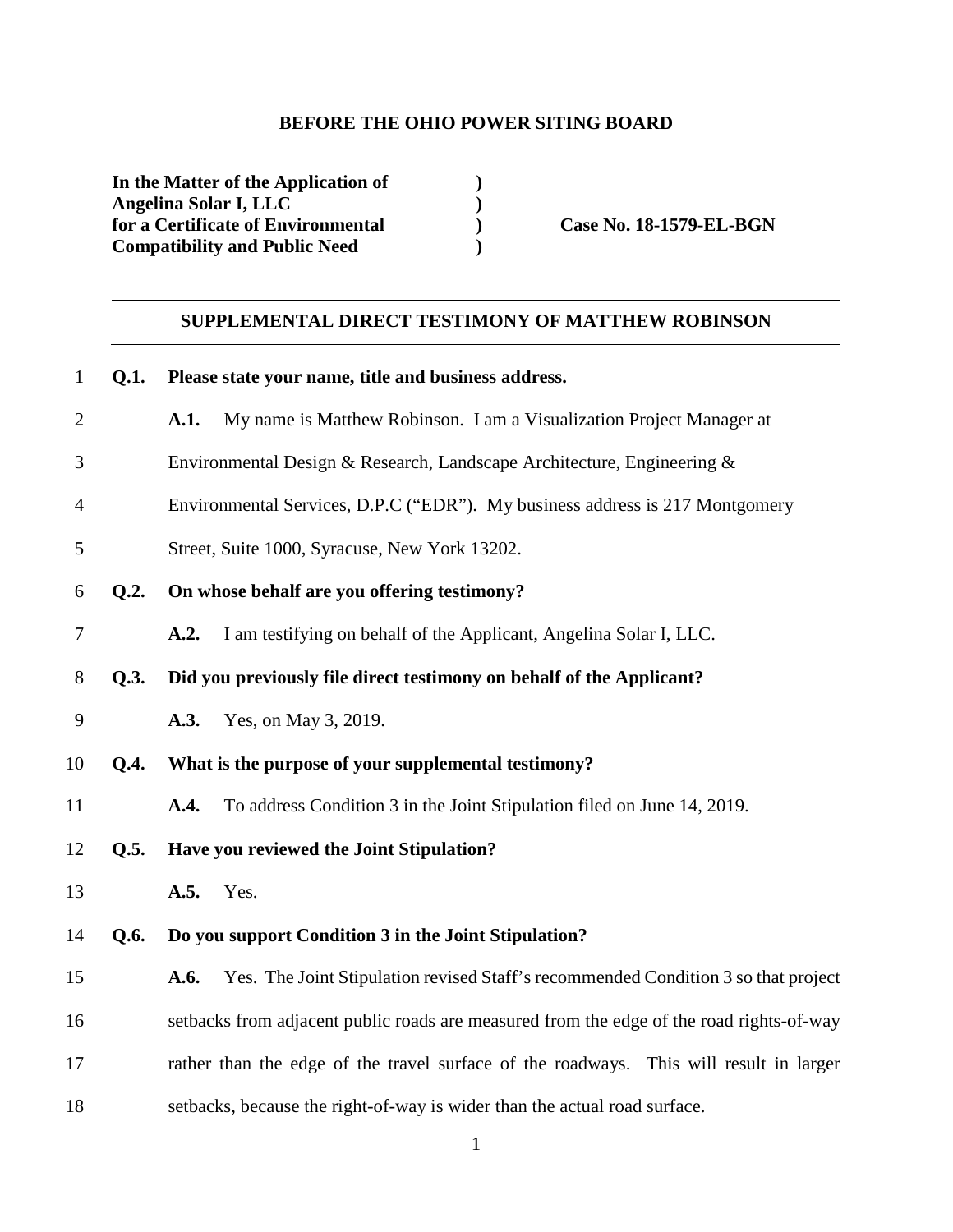## 1 **Q.7. How will Condition 3 in the Joint Stipulation affect the visual impact of the Project?**

2 **A.7.** Adding additional distance between the above-ground components of the Project 3 and a viewer decreases the perceived scale of the Project and improves the screening 4 effectiveness of any roadside vegetation. Adding additional setback distance also improves 5 the options for additional screening that could be provided as visual mitigation by the 6 Applicant, because it allows for the use of taller growing vegetation (without adverse 7 shadow effects) and increases the available vegetation choice that can be used to better 8 blend the Project into the existing landscape.

#### 9 **Q.8. How does the additional distance make screening or mitigation more effective?**

10 **A.8.** The goal of visual screening or mitigation is not to prevent a project from being 11 seen entirely. The use of an opaque "green wall" approach is generally not desirable or 12 effective, because it tends to contrast with the existing visual character of the surrounding 13 area and actually draws viewer attention because it looks out of place. Instead, the goal is 14 to soften the appearance of the project so that it blends more effectively into the 15 background. At EDR, we have developed various visual screening modules including 16 those that provide, as appropriate: 1) roadside pollinator habitat by utilizing native seed, 2) 17 vertical softening of views through clustered arrangements of native shrubs and trees, or 3) 18 adjacent resource screening that creates a hedgerow of mixed deciduous and evergreen 19 native material, depending on the character and sensitivity of the adjacent land use. 20 Additional setback distance allows more space install these modules and gives the 21 vegetation more room to grow and become an established component of the landscape 22 thereby improving screening. Increased distance between the plantings and the project 23 allows shorter vegetation to provide more effective screening.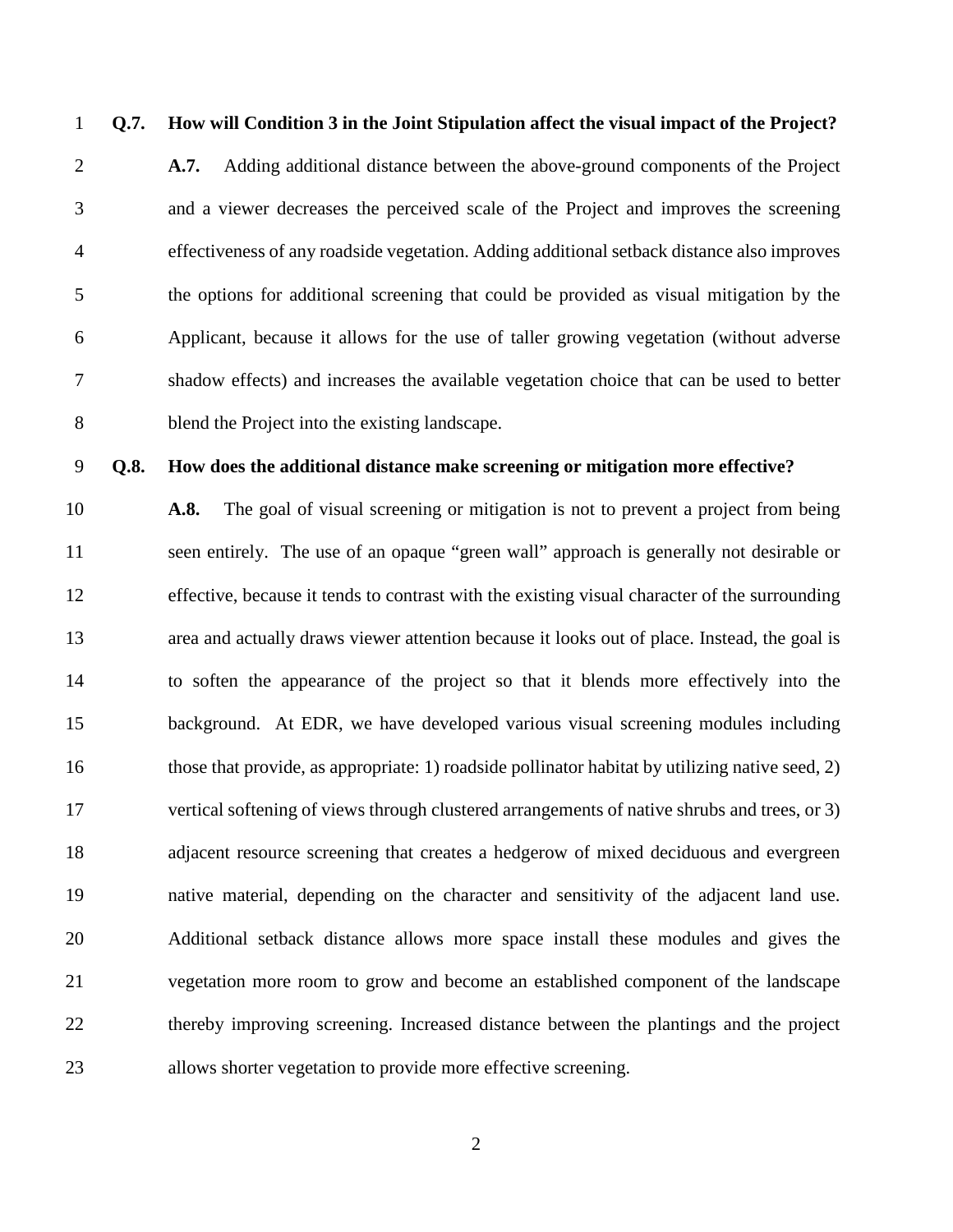1 **Q.9. Will there be other benefits from Condition 3 in the Joint Stipulation?**  2 **A.9.** Yes. Although the setback distances in the Application, if measured from the edge 3 of the roadway, would provide adequate distance for motorist visibility at road intersections 4 at the edges of the Project Area, additional setback distance will serve to further improve 5 motorist visibility at those intersections, while maintaining effective screening. 6 **Q.10. Is Condition 3 in the Joint Stipulation in the public interest?** 7 **A.10.** Yes. Condition 3 benefits the public interest by improving the Applicant's ability 8 to effectively screen the Project and integrate it into the landscape, thereby lowering the 9 visual impact, as well as improving motorist visibility. 10 **Q.11. Does this conclude your supplemental direct testimony?** 

11 **A.11.** Yes, it does.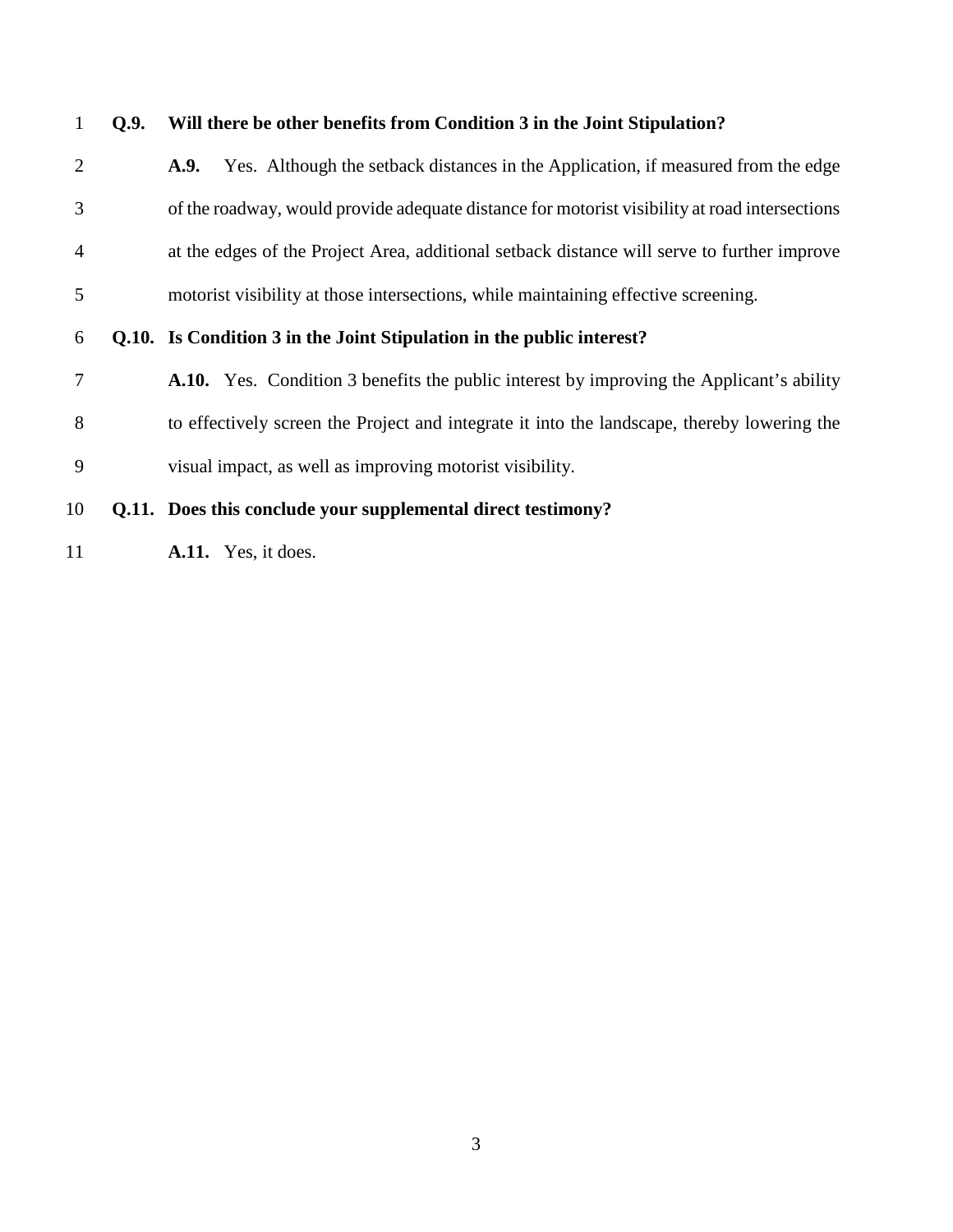### **CERTIFICATE OF SERVICE**

The Ohio Power Siting Board's e-filing system will electronically serve notice of the filing of this document on the parties referenced in the service list of the docket card who have electronically subscribed to this case. In addition, the undersigned certifies that a courtesy copy of the foregoing document is also being served upon the persons below via electronic mail this 28th day of June 2019.

/s/ MacDonald W. Taylor

Jodi Bair Jodi.bair@ohioattorneygeneral.gov

Dylan Borchers dborchers@bricker.com

Kathryn West kwest@prebco.org

W. Joseph Scholler jscholler@fbtlaw.com

Thaddeus Boggs tboggs@fbtlaw.com

Chad Endsley cendsley@ofbf.org

Leah Curtis lcurtis@ofbf.org

Amy Milam amilam@ofbf.org

Jack Van Kley jvankley@vankleywalker.com

Chris Walker cwalker@vankleywalker.com